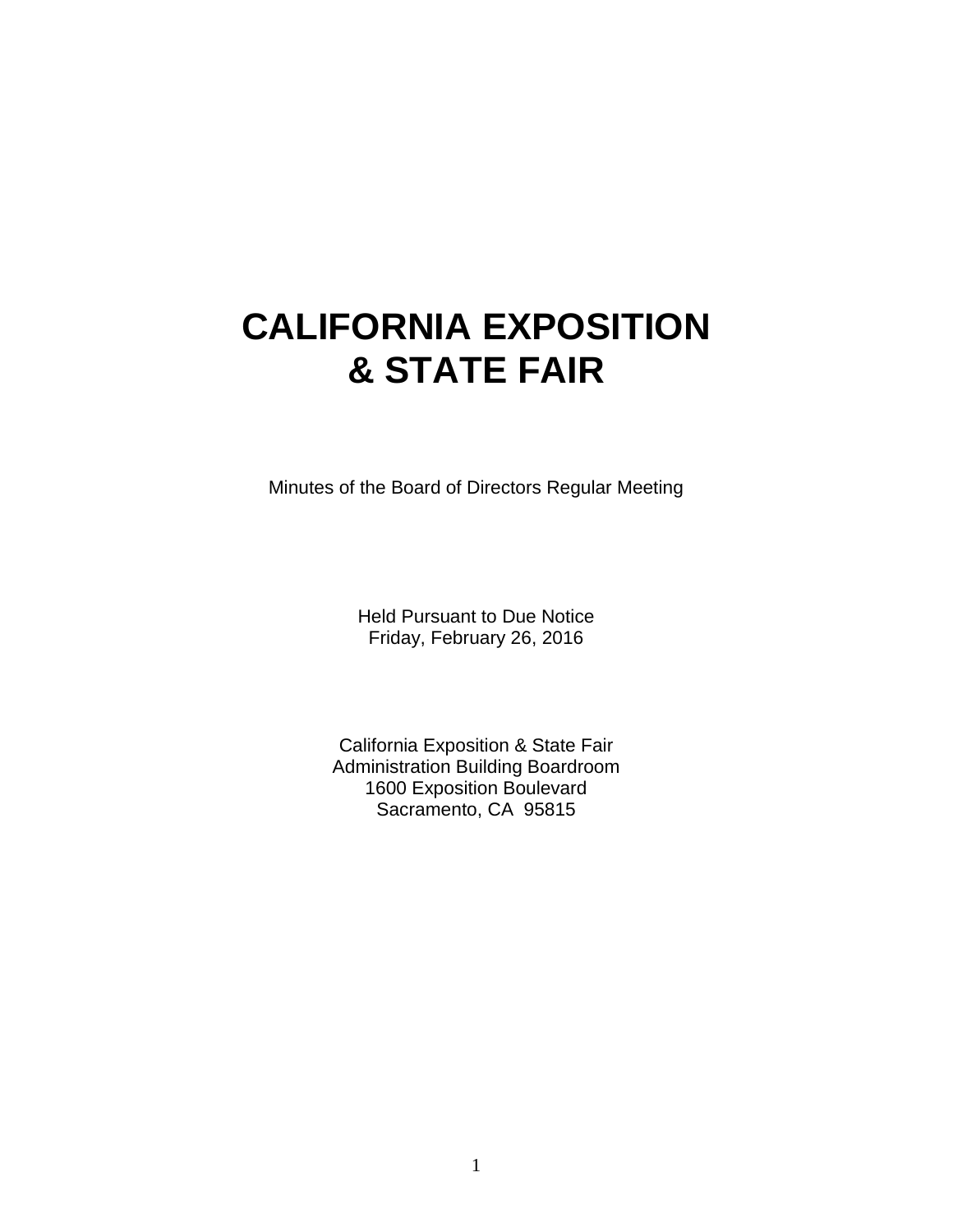#### **Directors Present**

Director Patrick O'Brien, Chair Director Mark Nelson, Vice Chair Director Rina DiMare Director Jess Durfee Director Corny Gallagher Director Rex Hime Director David Mallel Director Hallie Ochoa

#### **Directors Absent**

Director Rima Barkett Director Sonney Chong Director Tony Ortiz

#### **Staff Present**

Rick Pickering, Chief Executive Officer (CEO) Carrie Wright, Programs Director Samantha Brown, Financial Officer (FO) Marcia Shell, Assistant General Manager, Operations (AGM) Paul Gillingham, Maintenance Operations Manager Jay Carlson, Ag Programs Manager Jennifer Koga, Accounting Officer/Supervisor Heidi Turpen, Contracts Manager Randy Brink, Volunteer & Goodwill Ambassador Maricela Ramirez, Marketing Assistant Cierra Timpson, Marketing Assistant Sue O'Brien, Recording Secretary

#### **Others Present**

Willie Pelote, Retiring Director Brian Honebein, Event Partnership Harry Moos, Friends of the Fair Amber Williams, Glass Agency Program Department Staff

\*May not include all others present in the room or arriving late.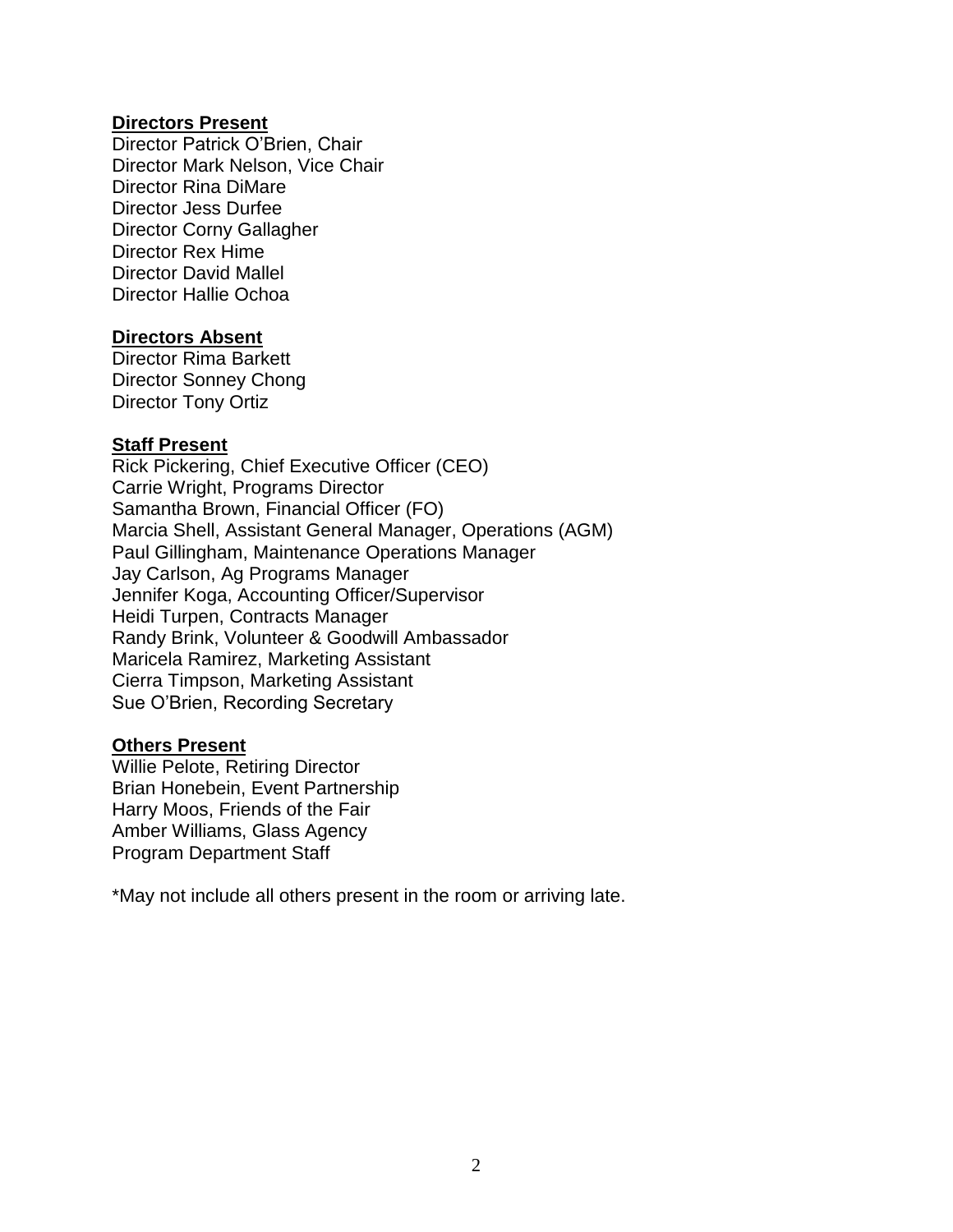## **1. CALL TO ORDER**

The meeting was called to order by Randy Brink, Goodwill Ambassador at 1:00 p.m.

Chair O'Brien stated that the Mission Statement, Policy Statement and Public Comment Statement were printed in the Agenda and noted that copies of today's Agenda were available at the table.

## **2. PLEDGE OF ALLEGIANCE**

Chair O'Brien asked Retiring Director Willie Pelote to lead the Board, Staff and Guests in the Pledge of Allegiance.

### **3. ROLL CALL**

Roll call was taken by CEO Pickering and a full quorum was present. Director Barkett, Director Chong and Director Otriz were not present and had asked to be excused.

#### **Motion:**

It was moved by Chair O'Brien and seconded by Director Hime to excuse the absences of Director Barkett, Director Chong and Director Otriz. **All in favor, motion carried.**

### **4. INTRODUCTION OF GUESTS & STAFF**

Chair O'Brien welcomed new Director Durfee to the Board and introductions of Guests and Staff were made around the room.

## **5. PRESENTATION**

Programs Director Carrie Wright introduced a new department policy whereby every AG Programs Manager will receive their own CA State Fair belt buckle. She thanked Jay Carlson for his good work as our Ag Programs Manager and presented him with a CA State Fair buckle.

### **a. Presentation by the Board to Outgoing Chair, Director David Mallel**

Chair O'Brien thanked Outgoing Chair David Mallel for his very good work over the past year and presented him with a Gavel Set and a Director's Chair on behalf of the Board.

Director Mallel thanked the Board and Staff for the recognition. He looks forward to continuing working with the Board.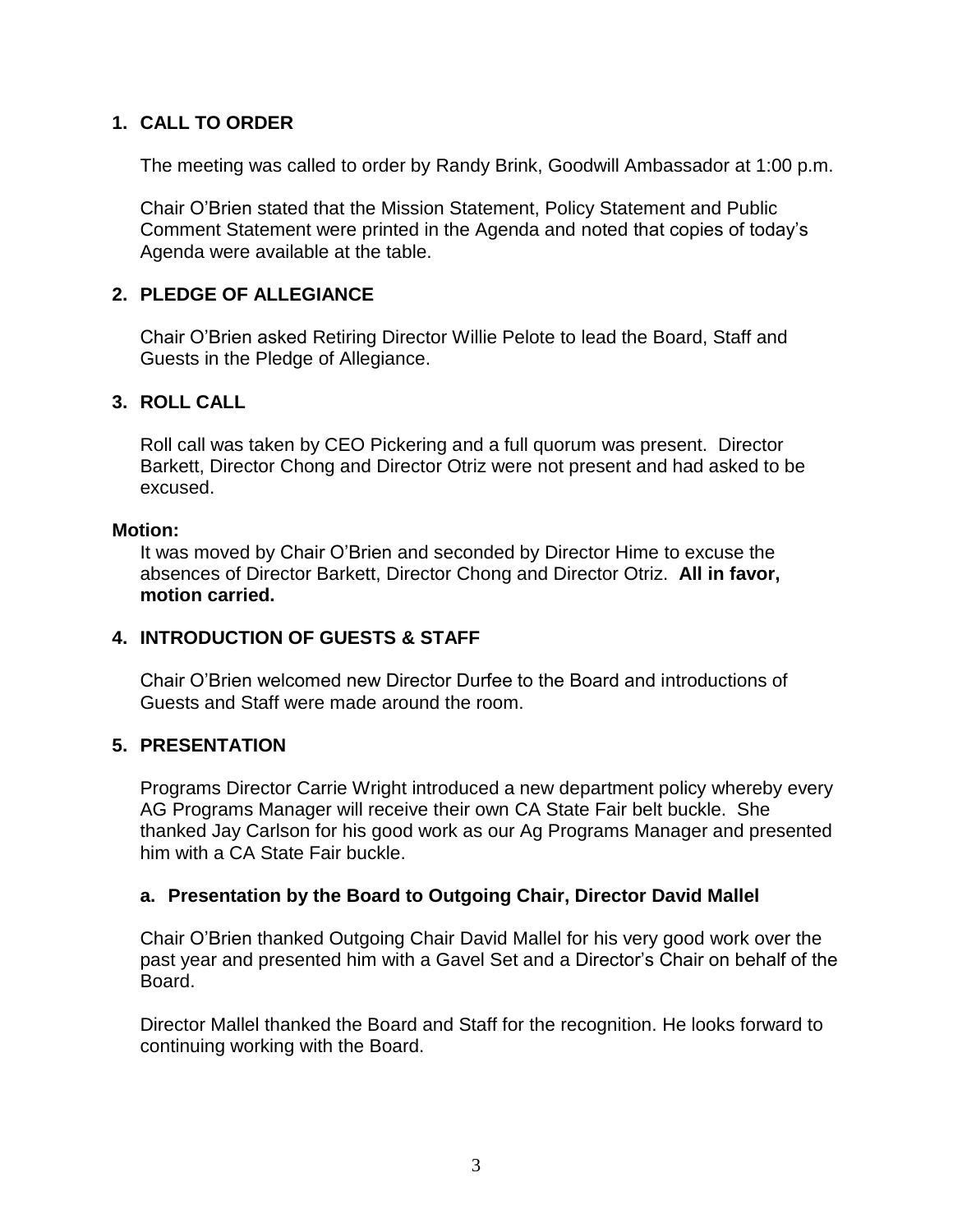## **b. Presentation by the Board to Outgoing Director Willie Pelote**

Chair O'Brien commended Retiring Director and Past Chair Willie Pelote for his years of service and presented him with the prestigious Golden Bear Award.

Retiring Director Pelote thanked the Chair, CEO and all Directors. Its' been more than a pleasure the time that I have spent here at this wonderful institution. To see the changes that happened over the years and the dedication of the staff and each of the Board Members bring forth the very best of California in Agricultural.

## **6. MINUTES OF MEETINGS**

- **a.** Accept Cultural Advisory Council Meeting Minutes of May 21, 2015, as presented
- **b.** Accept Cultural Advisory Council and Agricultural Advisory Council Joint Meeting Minutes of September 17, 2015, as presented
- **c.** Accept Cultural Advisory Council Meeting Minutes of November 19, 2015, as presented
- **d.** Accept Agricultural Advisory Council Meeting Minutes of December 1, 2015, as presented
- **e.** Approve Board Finance Committee Meeting Minutes for October 30, 2015, as presented
- **f.** Approve Board Finance Committee Meeting Minutes for December 11, 2015, as presented
- **g.** Approve Board Meeting Minutes for October 30, 2015, as presented
- **h.** Approve Board Meeting Minutes for December 11, 2015, as presented

## **Motion:**

It was moved by Director Hime and seconded by Director Gallagher to accept and approve the meeting minutes 6a through 6h. **All in favor, motion carried unanimously.**

# **7. COMMITTEES AND STAFF REPORTS**

## a. **Exposition Facilities & Operations Committee**

Committee Chair DiMare reported that the Committee had reviewed the Staff Reports that were included in the Board packet. She noted that Event Rental revenue increased by 9% in 2015. Having reviewed the proposed Raging Waters agreement, the Committee unanimously recommended that the agreement be extended for the next 10 years.

## **Motion:**

It was moved by Director Gallagher and seconded by Director Ochoa to approve the extended 10 Year contact with Raging Waters. **All in favor, motion carried unanimously.**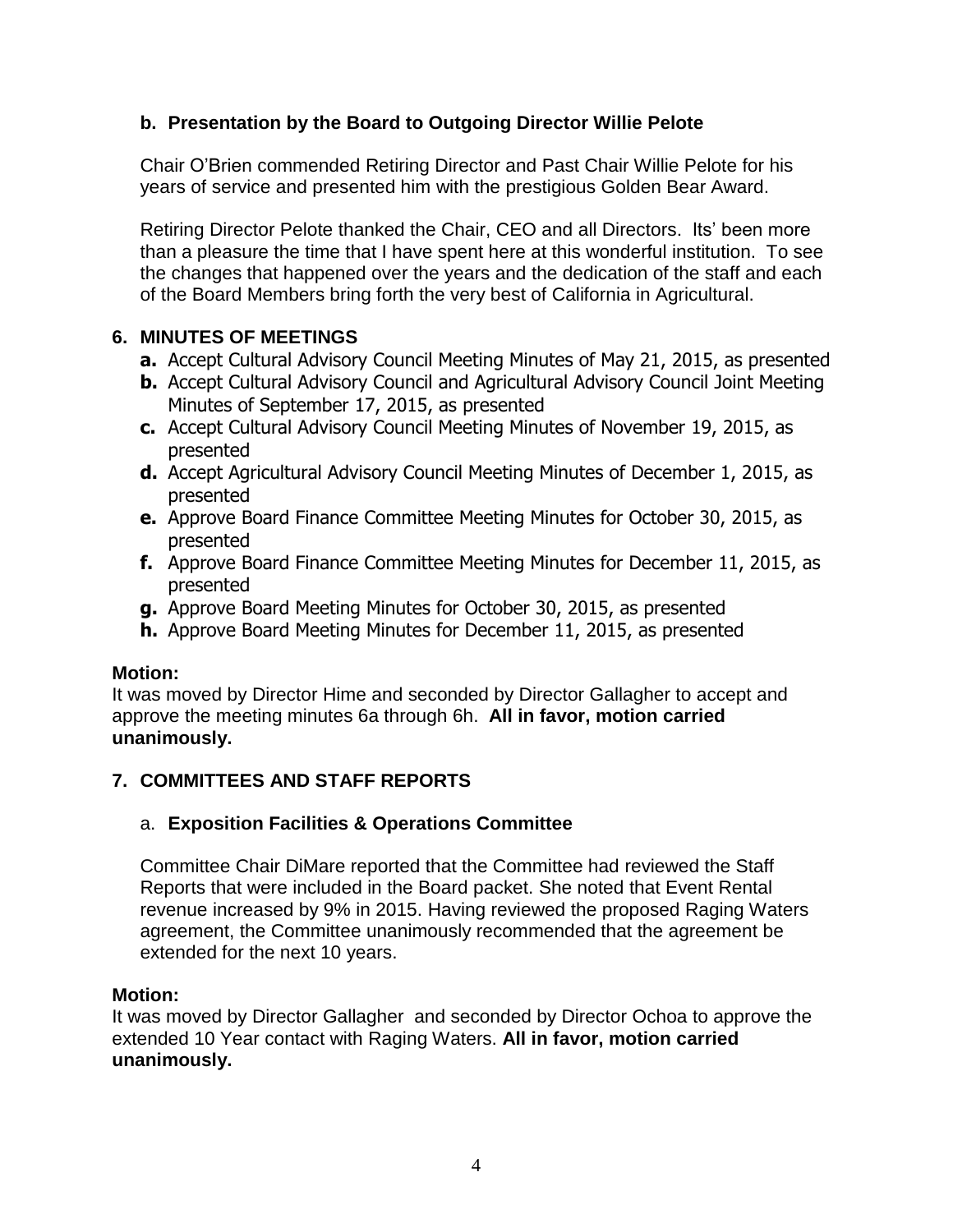## **b. Innovation, Education, Agriculture, Food & Technology Committee Report**

Director DiMare, filling in for Committee Chair Barkett, reported that the Committee had reviewed the Staff Report included in the Board packet. Program Director Wright provided a detailed update on Farm Tours, Farm Dinners and potential expansion of some of these programs. Director DiMare noted that Director Barkett had asked her to bring up the concept of possibly establishing a Farming Museum at Cal Expo in concert with various farming organizations. General discussion on the subject was held and Board Members noted that much more information would need to be considered, as several farm related museums in California were struggling financially or had already closed.

## **c. Annual State Fair Committee Report**

Committee Chair Ochoa reported that the Committee had reviewed the Staff Report and noted that the Committee was recommending several action items.

**1.** Recommendation for approval of the 2016 Agriculturalist of the Year, Sarbjit "Sarb" Johl.

## **Motion:**

It was moved for approval by Director Hime and seconded by Director Gallagher to approve Sarbjit "Sarb" Johl as the 2016 Agriculturalist of the Year. **All in favor, motion carried unanimously. Noted 1 abstention, Director Nelson.**

**2.** Recommendation for approval of the 2016 Golden Bear Award, Gayle Kautz.

## **Motion:**

It was moved for approval by Director Ochoa and seconded by Director Hime to approve Gayle Kautz as the 2016 Golden Bear Award. **All in favor, motion carried unanimously.**

### **Motion:**

It was moved by Director Hime and seconded by Chair O'Brien, that CEO Pickering and staff determine an appropriate award and ceremony to honor Pete Leesha for his years of dedicated support of Cal Expo. **All in favor, motion carried unanimously.**

**3.** In the event that the Board does not hold a March Board Meeting the Committee respectively recommends that the Board delegate authority to the Committee to issue the following 2016 awards: Ag Progress Award Honorees, Lifetime Achievement Award, Vineyard of the Year Award, and the Champion of Technology Awards.

## **Motion:**

It was moved for approval by Director Ochoa and seconded by Director Hime to delegate authority to the Annual State Fair Committee to approve the 2016 awards for: Ag Progress Award Honorees, Lifetime Achievement Award, Vineyard of the Year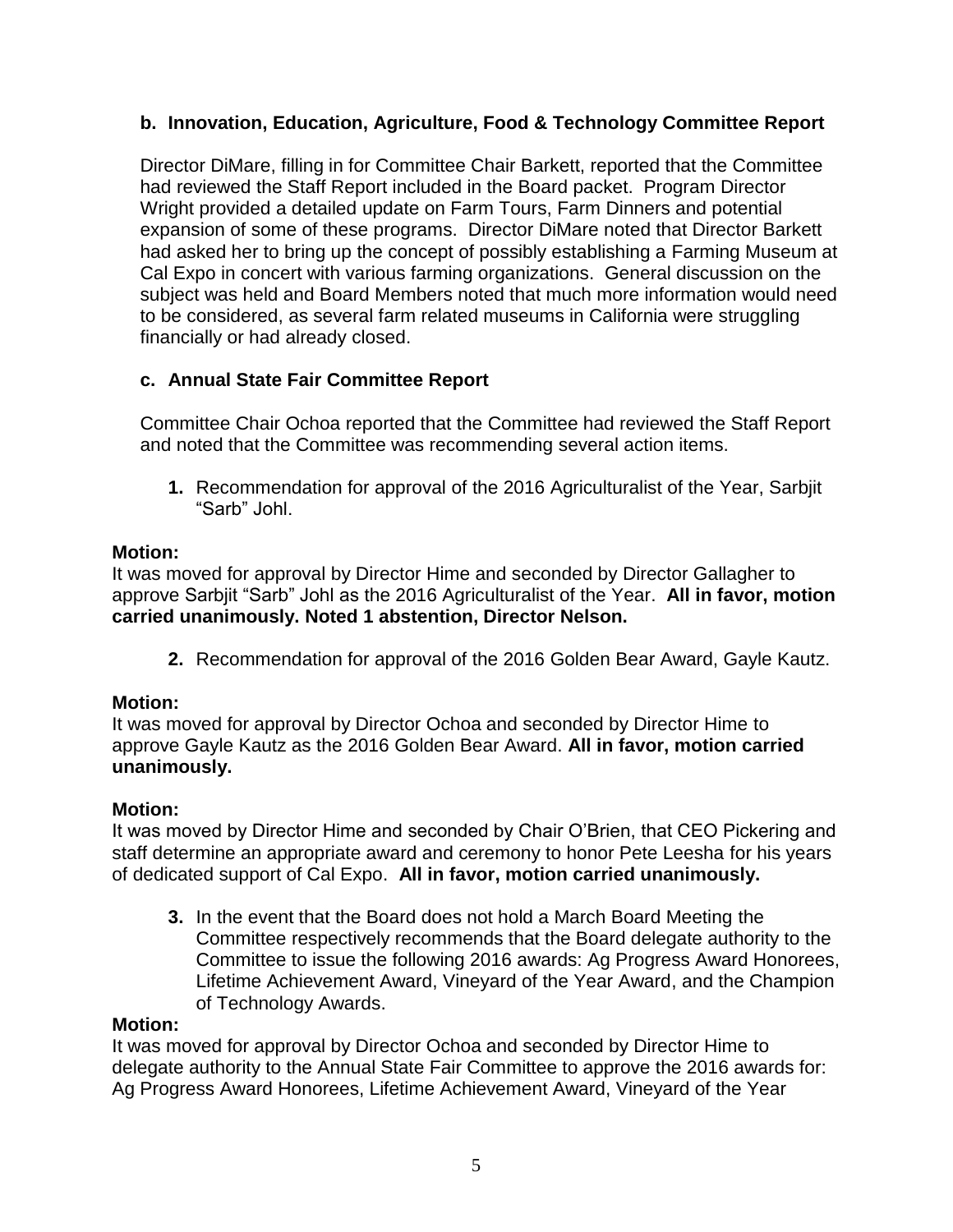Award, and the Champion of Technology Awards. **All in favor, motion carried unanimously.**

# **d. Long Range Planning Committee**

Committee Chair Hime noted that the Committee discussed a variety of items such as how to keep the Cal Expo renewal efforts moving forward, and methods to further conserve water and energy. He reported that there were no action items today from this Committee.

# **e. Finance Committee Report**

Committee Chair Gallagher reported that the Committee reviewed in detail the appropriate financial reports. He noted that there are several items that the Committee was unanimously recommending that the Board approve.

**1.** Recommend for approval Pinnacle Petroleum Purchase Order.

## **Motion:**

It was moved for approval by Director Gallagher and seconded by Director Hime. **All in favor, motion carried unanimously.**

> **2.** Recommend for approval American Medical Response West Service Contract.

## **Motion:**

It was moved for approval by Director Gallagher and seconded by Director Hime. **All in favor, motion carried unanimously.**

> **3.** Recommend for acceptance of Request for Relief of Accountability, December 2015

## **Motion:**

It was moved for acceptance by Director Gallagher and Seconded by Director Hime. **All in favor, motion carried unanimously.**

# **8. FINANCIAL REPORTS**

- a. Profit & Loss Statement for December 2015
- b. Balance Sheet for 2015
- c. Cash Flow Statement
- d. 2015 Cash Flow Chart
- e. Allowance for Doubtful Accounts
- f. Accounts Receivable Report
- g. Contracts/Purchases Requiring Board Approval

Committee Chair Gallagher called attention to selected highlights in financial reports and then recommended approval of items 8a through 8g.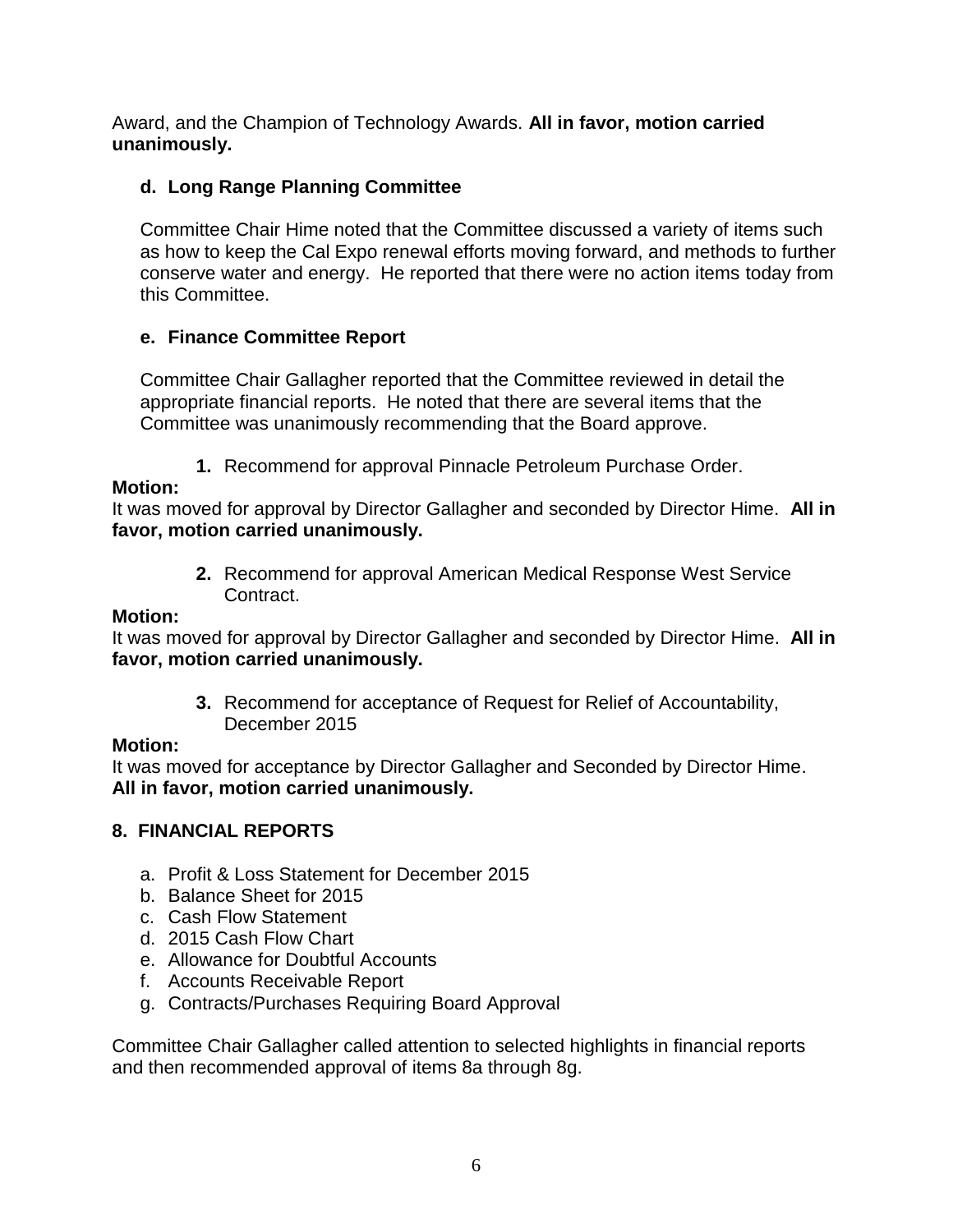#### **Motion:**

It was moved for approval by Director Gallagher and seconded by Vice Chair Nelson to approve items 8a through 8f. **All in favor, motion carried unanimously.**

### **9. CORRESPONDENCE**

No items for consideration.

## **10. UNFINISHED BUSINESS**

No items for consideration.

#### **11. NEW BUSINESS**

No items for consideration.

## **12. MATTERS OF INFORMATION**

**a. Public Comments** No Public Comments

### **b. CEO Comments**

CEO Pickering thanked the various Board Committees for a long morning of good work and noted that there was a need for a Closed Session today.

#### **c. Director Comments**

Director DiMare commented that this was her first time serving as a Committee Chair and reporting to the full Board. She thanked Staff and CEO Pickering for their support in briefing her.

Director Mallel commented that 2015 was a lot of fun and that he was looking forward to 2016.

Director Gallagher commented that is always happy to be here,

Director Ochoa welcomed new Director Durfee and thanked Staff for their continued good work.

Director Durfee thanked everyone for the nice welcome. Thanked CEO Pickering for giving him some background information and he is looking forward to getting to know everyone better.

### **f. Next Board Meeting – Friday, April 29, 2016**

### **g. Other, if any**

#### **Recess**

The Board Meeting was recessed at 1:35 p.m. for Closed Session.